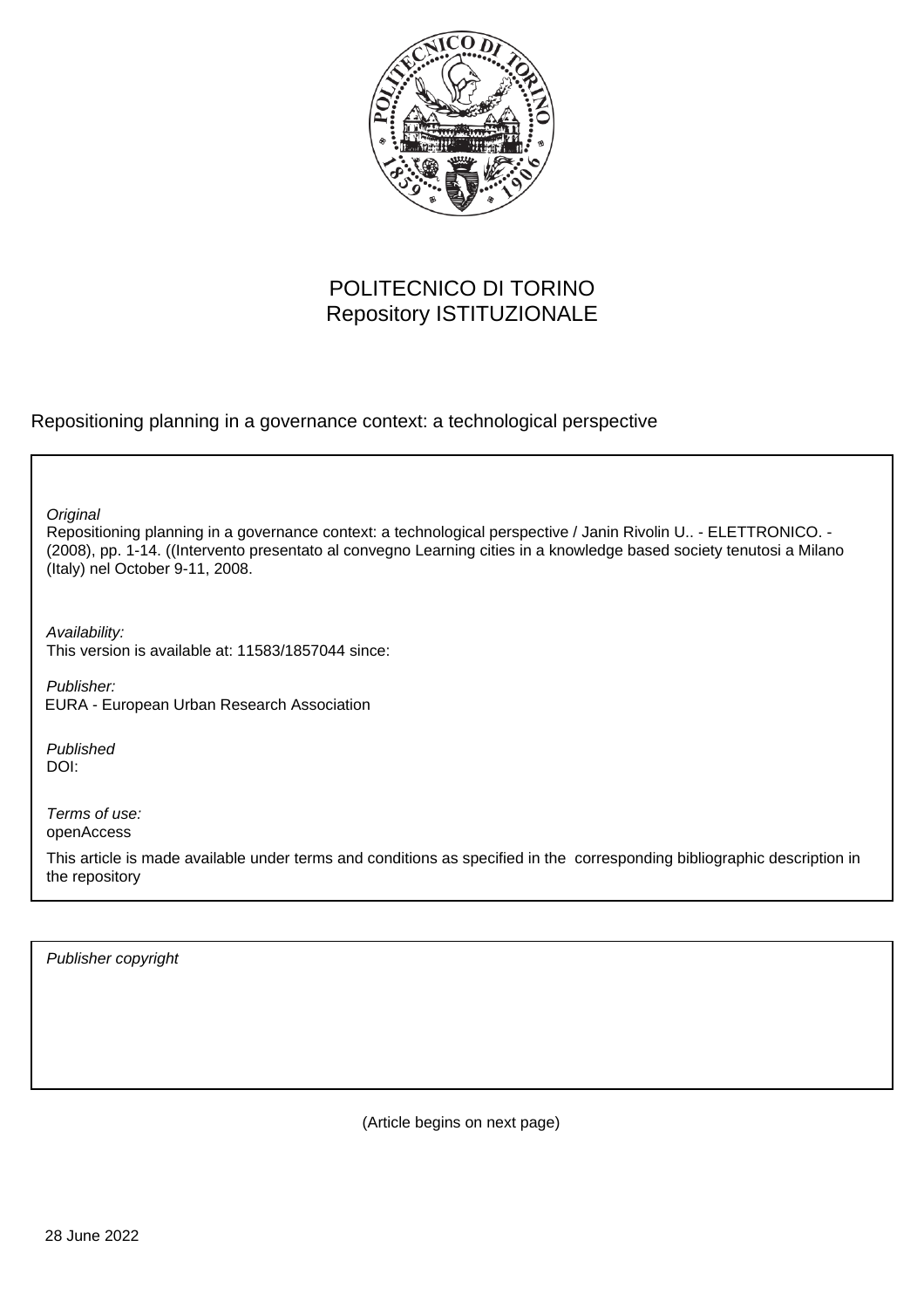# **EURA Conference** *Learning cities in a knowledge based society* **October 9-11, 2008 – Milan, Italy**

## **Repositioning planning in a governance context: a technological perspective**

Umberto Janin Rivolin<sup>\*</sup>

What governance implies for urban and regional planning is the question that this paper tries to address. Of course, this question is not new, but answers in current debate are often led by prejudicial assumptions: *pro* or *contra* governance, according to what planning is ideologically expected to be.

Generally, being a promoter of bottom-up and more inclusive approaches, governance is appreciated as a driver of innovation in planning practices indeed. Conversely, who embraces a nostalgic idea of planning as a top-down administrative activity tends to refuse governance and innovation as destabilising concepts.

The present paper argues that innovation is necessary to planning as to any technology. In this light, however, to consider governance an external factor inducing innovation may prove to be reductive. Rather, a governance perspective is helpful to cast light on the institutional dimension of planning as a technology. Particularly, to consider planning an 'institutional technology' suggests that social experience, public acknowledgement and institutional codification are interlinked and equally indispensable momentums for the achievement of innovation.

In this framework, the increasing recourse to urban and territorial governance practices may bear witness to a shift of social demand of planning activities from 'conformance' to 'performance' aims.

### **Introduction**

l

Land use regulation is the government function which, accordingly with established constitutional rights, urban and regional planning is historically asked to achieve: "For the final output of such a process is the act of physical development (or, in some cases, the decision not to develop, but to leave the land as it is)" (Hall, 2002, p. 3). In modern states, land use regulation is therefore exerted locally according to national planning legislations. Since land use regulation relates to complex (and often vital) decisions requiring vertical and horizontal coordination of policies, planning systems are used to assign statutory and not statutory powers to public authorities at various levels (local, sub-regional, regional, national). For the very same reason, land use regulation is certainly a 'special' government function, with clear consequences on the technical nature of planning too. This indeed does not concern a sector knowledge (planning is integrative towards various sector policies) and, coping with

<sup>\*</sup> Professor of urban and regional planning at the Polytechnic of Turin, Italy (umberto.janin@polito.it).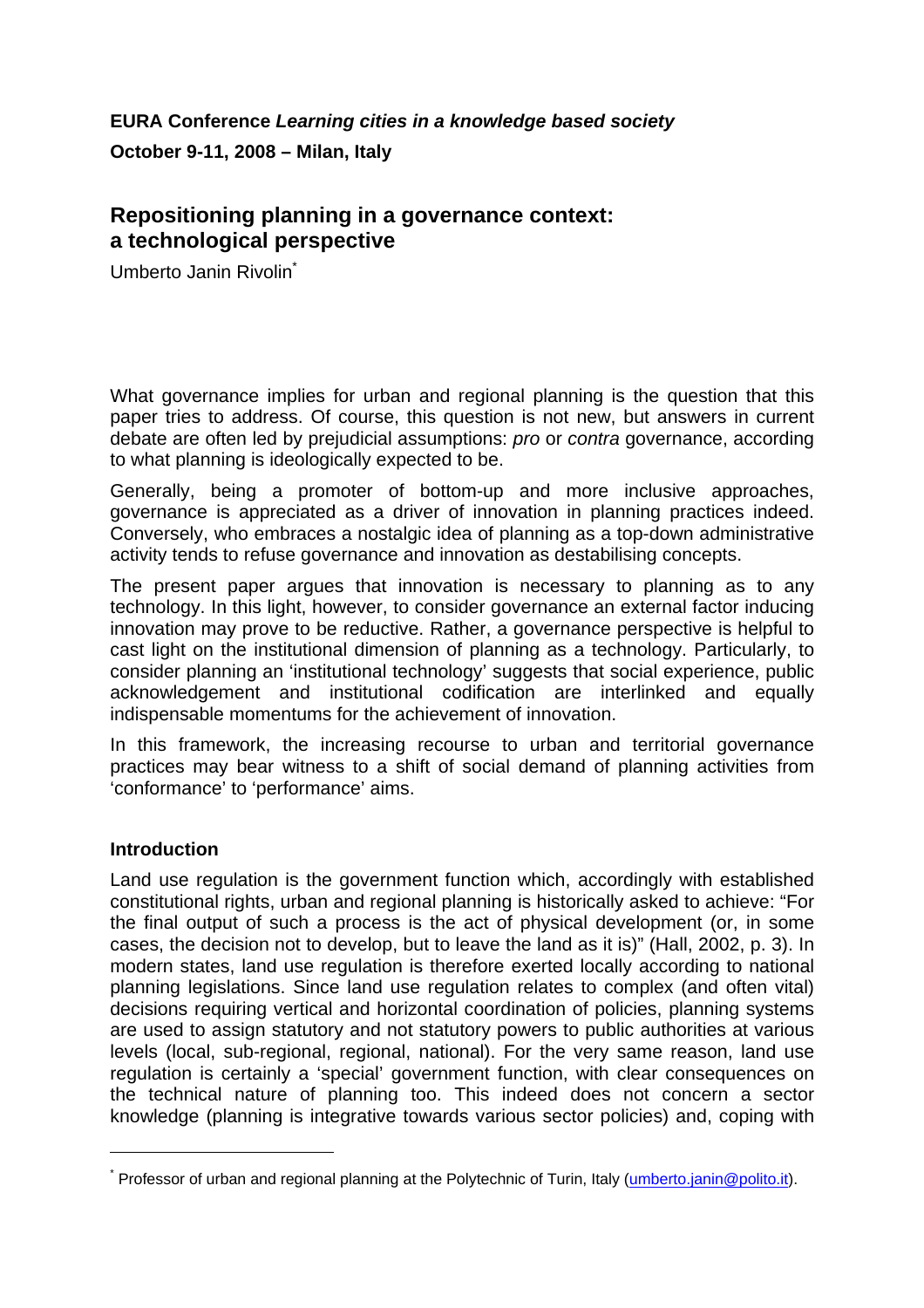varieties of policies, it is constantly challenged by necessary relations with social learning practices.

Against this backdrop, the emergence of the 'governance' concept, suggesting a suitable alternative to the idea of 'government' as the dominance of state power hierarchies (Painter & Goodwin, 1995), has been easily welcome by a wide majority of planners. Apart from some nostalgic defenders of an idealistic top-down view of planning systems and procedures, the idea of governance as "horizontal selforganisation among mutually interdependent actors" (Jessop, 2000, p. 15), of whom government is only one and with only "imperfect control" (Rhodes, 1997, p. 8), seems to open new promising horizons for planning theories and practices. Especially in Europe, where Community integration developments have boosted the reframing of urban and regional policies, EU territorial governance is currently considered a driver of innovation in planning practices and institutions (ESPON, 2007).

A concept such as innovation, however, imposes some carefulness. It has been studied for ages with reference to plentiful fields of application (Fageberg, 2004) and its relation to territorial development adds further complexity to the matter (Moulaert & Sekia, 2002). Its possible trigger and evolution process has been analysed especially within the domain of technology, and to answer the question whether and to what extent planning can be considered a technology will be therefore not superfluous. Particularly, this will allow to address the issue of diffusion of innovation (Rogers, 2003) and, consequently, of its social capitalisation.

After this introduction, the present paper prosecutes recalling the main reasons why governance is appreciated as a driver of innovation for planning. A following section will examine the status of scientific understanding of innovation, trying to enlighten those aspects which may be relevant for planning. This will lead to propose that planning operates as an 'institutional technology' and to discuss what this may implicate for possible innovation. An essay of application of the emerging concepts will allow then to propose, in the form of working hypothesis, that the 'governance turn' in planning may represent a shift of the social demand towards more performing (and less conforming) aims. The main findings of the paper will be finally summed up in a concluding section.

#### **Governance and innovations for planning**

Although the concept of 'governance' originates from the corporate organisations functioning, in the early 1990s the World Bank defined it in a wider sense, as "the manner in which power is exercised in the management of a country's economic and social resources for development" (World Bank, 1991, p. i). Particularly, three aspects of governance were pointed out (*ibid.*, p. 23):

- (i) the form of political regime (parliamentary / presidential, military / civilian, authoritarian / democratic);
- (ii) the processes by which authority is exercised in the management of a country's economic and social resources; and
- (iii) the capacity of governments to design, formulate, and implement policies, and, in general, to discharge government functions.

Among these aspects, the former relates clearly to the government nature. The latter two acknowledge new elements in the observation and evaluation of government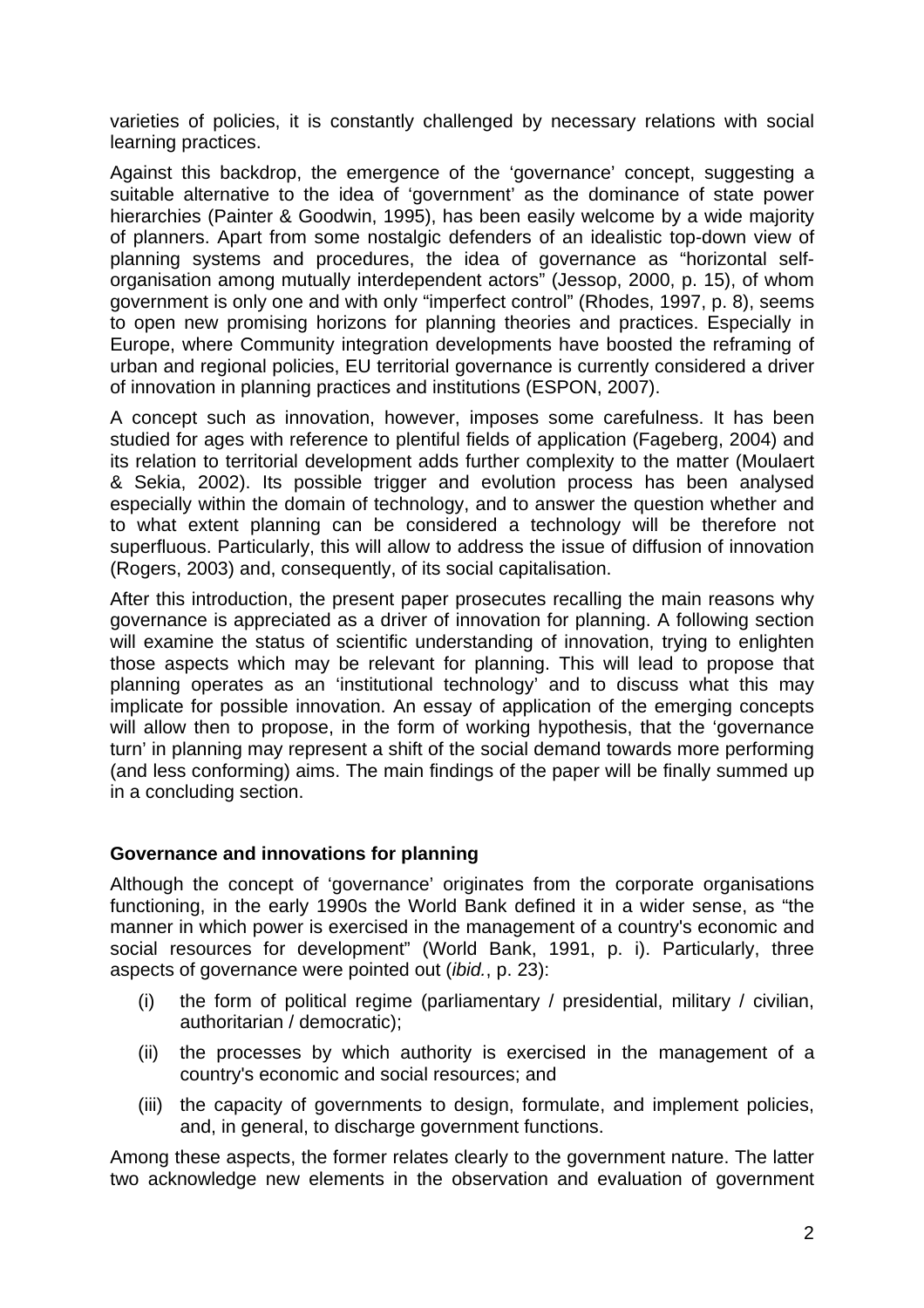activities: namely, the process dimension in relationships between authority and socioeconomic subjects; and the meaning of policies as activities addressed to 'discharge government functions' (rather than to reinforce and to empower them).

Such new perspective has rapidly found a central place in social and political sciences debate, leading to suppose even a shift or transformation "from government to governance" (Heere, 2004). It is true, however, that a governance perspective has allowed to observe and to understand the emergence of new overlapping and complex relationships involving 'new actors' external to the political arena, as this was understood previously (Kooiman, 1993; Painter and Goodwin, 1995).

Overall, the governance concept has been understood in the light of the wider process of socioeconomic change towards a 'post-Fordist' flexible regime, featured by the fiscal crisis of western democracies, the need for public-private coordination, economic globalisation, the deep restructuring of state and the growing importance of transnational political institutions (Jessop, 1995, 1997). Therefore, the growing interest for governance reflects the widespread idea that governing contemporary societies is becoming more and more difficult and demanding (Sassen, 1996; Pierre, 1999, 2000).

So, in a normative sense, governance leads to the need of co-ordinating economic and social behaviours through the involvement and participation of multiple actors, thus modifying both policy and intervention objectives (from growth control to development promotion), and action procedures (from authoritative imposition of choices to negotiated consensus building) (Stoker, 1998). This pertains both to the vertical organisation of government powers and to the horizontal relationships between governing and governed subjects. Governance shows indeed to have a 'multi-level' dimension, consisting in the emergence of "continuous negotiation among governments at several territorial tiers – supra-national, national, regional and local – as the result of broad process of institutional creation and decisional reallocation that has pulled some previously centralized functions of the state up to the supra-national level and some down to the local/regional level" (Marks, 1993, p. 392; see also: Swyngedouw, 2000). And governance has also a multi-actor and cross-sectoral dimension, because in any specific policy area all the actors need the others, since "no one has all the relevant knowledge or resources to make the policy work" (Rhodes, 1997, p. 50; see also: Madanipour *et al.*, 2001).

A governance perspective is therefore crucial to land use regulation (and conversely), being local choices of spatial development positioned at the crossing point between the vertical axis of power and public administration and the horizontal axis of partnership between government, private and civil sector. Particularly in the context of new governance processes triggered by EU integration (CEC, 2001; Hooghe & Marks, 2001), a specific attention to urban and territorial governance has so taken place in the international planning debate (Healey *et al.*, 1995, 2002; Le Galès, 1998, 2002; Brenner, 1999; Bagnasco & Le Galès, 2000; Sellers, 2002; Janin Rivolin, 2005; ESPON, 2007).

Overall, various aspects and effects of EU territorial and urban governance are identified as factors concurring to determinate innovation in planning practices and institutions. After all, it was soon possible to acknowledge that "the current configuration of a spatial planning policy at a European level manifests a recourse to new policy processes, instruments and techniques" (Giannakourou, 1996, p. 608; see also: Williams, 1996). EU territorial and urban governance was therefore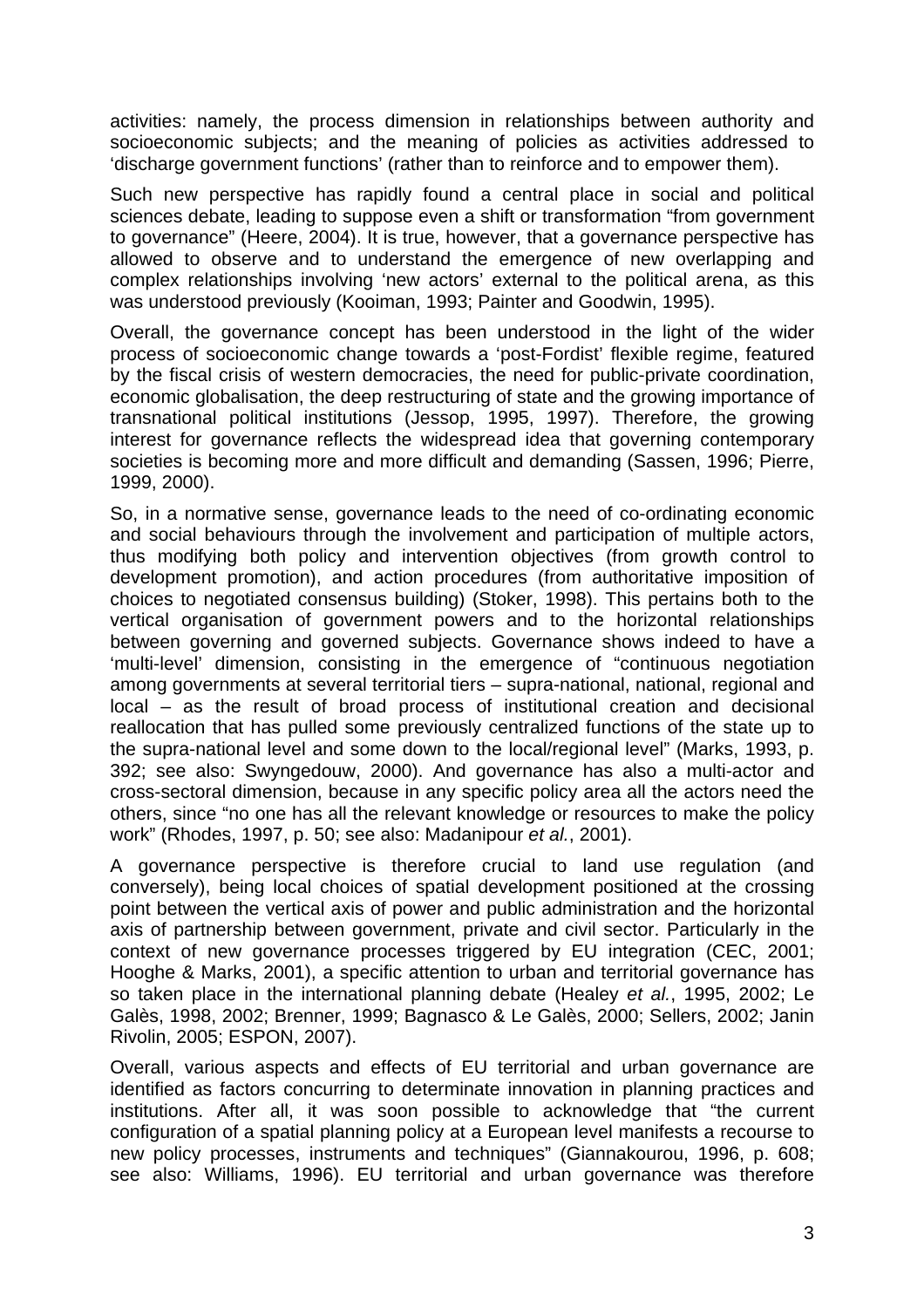supposed to foster a "creeping material innovation" in domestic planning too (Janin Rivolin, 2003, p. 55). Nobody would be in general adverse today to consider EU territorial and urban governance "as a basic driver of planning innovation" (Janin Rivolin & Faludi, 2005, p. 212). Since resources, rules and ideas are the main drivers for transforming governance frameworks (Healey, 2006), it seems acceptable that "the introduction of such drivers at the EU level may start new processes of domestic policy transformation and innovation" (Waterhout, 2007, p. 312).

According to Colomb (2007, p. 363), innovation through EU territorial governance can particularly "come from two processes: 1. from working in cooperation with other actors who are perceived to possess specific knowledge, innovative or 'good practices' in a given policy field; or 2. from the very fact of problematizing and addressing certain policy issues at a new transnational scale (i.e. the rescaling of the frame of reference used to address specific policy issues towards a transnationalization of the problem setting and agenda)". So, governance would tend to innovate planning systems on the long term, involving the transformation of administrative and social traditions, as it shows "to be leading to a measure of convergence or harmonization of systems, although this creates tensions as changes in administrative systems run ahead of changes in the social model" (Nadin & Stead, 2008, p. 45).

### **Focusing innovation**

Innovation, however, is a wild animal not easily tameable (Fagerberg, 2004). It has been studied for ages in a variety of contexts, such as technology, commerce, social systems, economic development and policy construction, through a wide range of approaches and conceptualisations. Innovation theories have been related to regional an urban development also recently, trying to cast some light on the high conceptual complexity featuring the idea of "territorial innovation" (Figure 1).

Generally, innovation is understood as the successful introduction of something new and useful. While technological innovation is especially focused on the production of new tools and techniques, improving the human capacity to control and adapt to the environment, social innovation refers rather to new strategies, concepts, ideas and organisations that meet social needs of all kinds and that extend and strengthen civil society. Therefore, it also overlaps with innovation in public policy and governments activities. As for both technological and social progress, however, innovation encompasses the entire process, from idea to implementation, for the development of new products, services, methods, management practices and policies (Gardner *et al.*, 2007). Even if individual creativity is typically seen as the basis for innovation, the latter can finally occur in organisational contexts, because innovation implies a management process and requires specific tools, rules and discipline (Davila *et al.*, 2006). So innovation is distinct from 'progress' in that it permeates society and can cause reorganisation, modifying existing patterns of behaviour and cognitive scheme, and changing how people organise themselves, how they conduct their lives and, more generally speaking, how the world works.

Therefore, according to Schumpeter's theories of 'creative destruction' (Schumpeter, 1949), while innovation typically adds value, it may also have a negative or destructive effect as new developments clear away or change old organisational forms and practices. This means that organisations that do not innovate effectively may be destroyed by those that do and that innovation typically involves risk.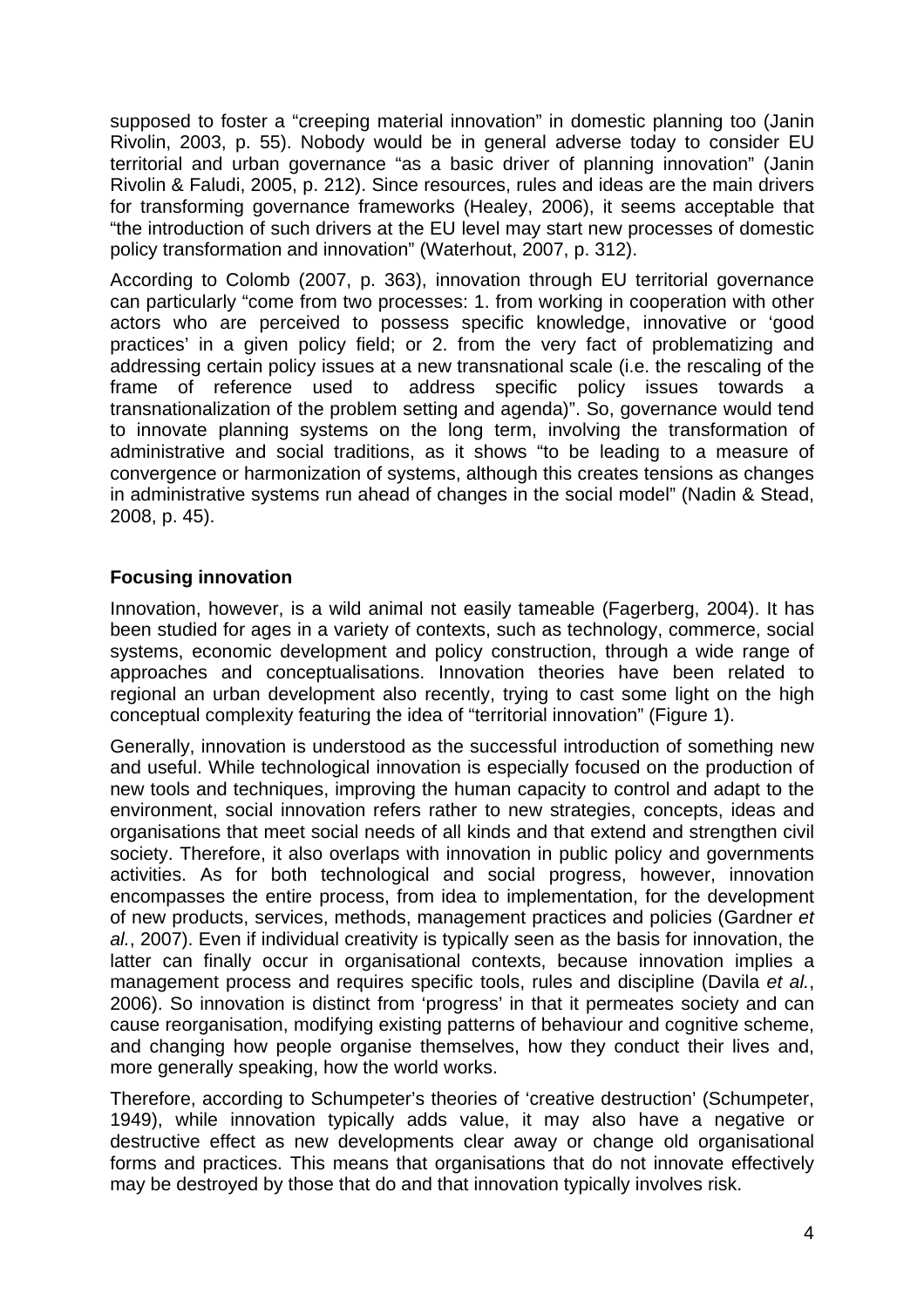

*Figure 1 – Theoretical roots of territorial innovation models (source: Moulaert & Sekia, 2002)* 

Whether innovation is mainly supply-pushed (based on new technological opportunities) or demand-led (based on social needs and market requirements) has been a hotly debated topic. Although what exactly drives innovation in organisations and economies remains an open question, more recent theoretical work shows rather that innovation happens through complex processes that links many different players together (Sarkar, 2007). Particularly, much of the most successful innovation proves to occur at the boundaries of organisations where the problems and needs of users and the potential of technologies can be linked together in a creative process that challenges both.

In this light, the innovation process, usually understood according to a technological perspective, can and should take account of social behaviours as well, including constraints and opportunities given by public policy and government systems. According to Rogers (2003, p. 5), "[d]iffusion is the process by which an innovation is communicated through certain channels over time among the members of a social system". Basing on Kondratieff's theories on long wave market cycles (Figure 2), innovation would spread through society in a 'S-curve', as the early adopters select the technology first, followed by the majority, until a technology or innovation is common (see also: Solomou, 1986). Innovation diffusion would therefore occur over time through five stages: knowledge, persuasion, decision, implementation and confirmation. Accordingly, the innovation-decision process is the cycle through which any decision-making unit passes (1) from first knowledge of an innovation, (2) to forming an attitude toward the innovation, (3) to a decision to adopt or reject, (4) to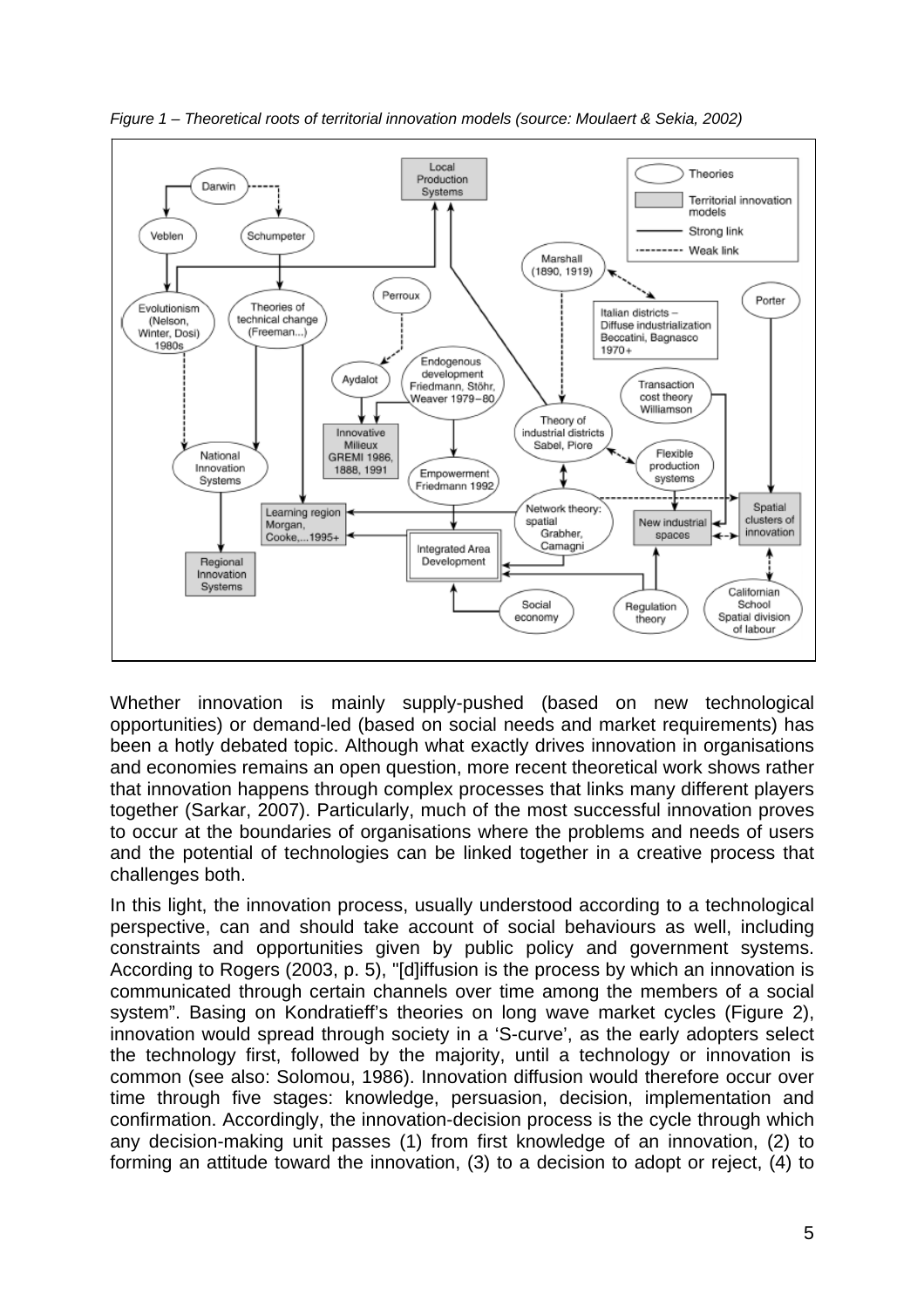implementation of the new idea, and (5) to confirmation of this decision (Rogers, 2003, p. 161).



*Figure 2 – Simplified Kondratieff wave pattern (source: www open source, 2008)* 

*Figure 3 – Innovation life cycle (source: www open source, 2008)* 



Basically, such a S-curve originates as responding broadly to Kondratieff's phases of 'improvement' and 'prosperity'. A 'recession' phase may determine or be determined by the emergence of successive S-curves, insofar as new technologies can come along to replace older ones and continue to drive growth upwards (Figure 3). Of course, the length of life may depend on several factors. According to Rogers (2003), the speed of technology adoption is determined however by two characteristics: the speed at which adoption takes off, and the speed at which later growth occurs,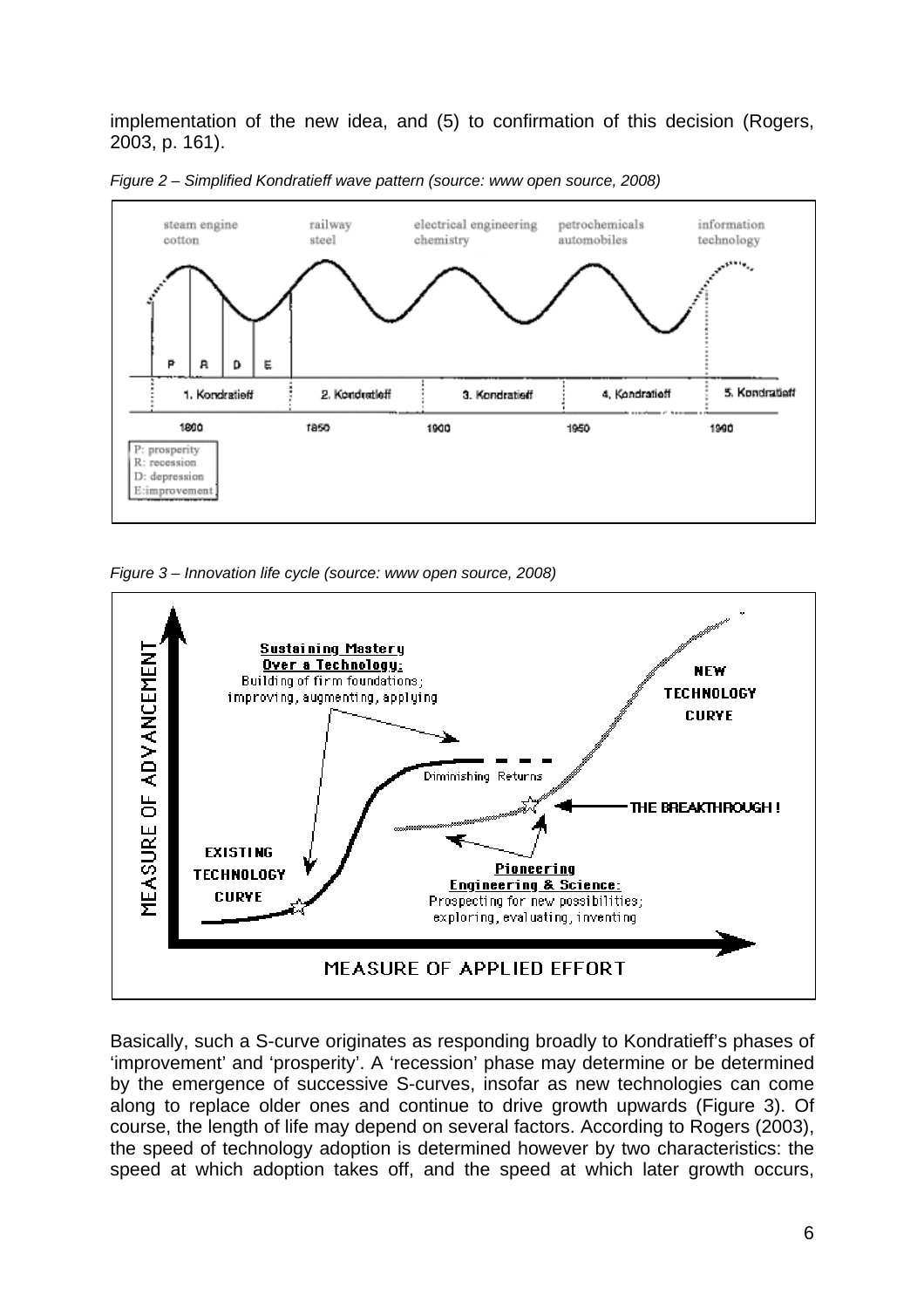specially due to network effects. Lastly, while disruptive technologies may radically change the diffusion patterns for established technology by starting a different competing S-curve, path dependence may also lock certain technologies in place.

#### **Innovation in planning**

What recalled in previous section suggests that, progress in planning induced by governance processes notwithstanding, a discussion on possible innovation created requires more careful reflection. The government function of land use regulation, and particularly of planning as its fundamental 'service technology', within the supposed innovation process needs further clarification. According to Sager (2007, p. 18), "planning can be seen as a technology for collective action aimed at improving the physical environment" indeed. Planning theories are aimed, after all, at improving techniques and methodologies for good land use regulation.

Since land use regulation operates according to established constitutional rights, planning is different from other technologies in that it is strictly related to institutional frameworks and processes. In this view, institutions should be intended in their anthropologic meaning of social constructs by which communities of individuals spontaneously organise their life in common, through structures and mechanisms of social order and cooperation governing their behaviour. To consider planning an 'institutional technology' seems therefore to fit the opportunity to look at territorial and urban development as a process "based on a multi-dimensional view of innovation, economic dynamics and community governance" (Moulaert & Sekia, 2002, p. 299). More precisely, the idea of planning as institutional technology may contribute both to recognise "the key role of institutional dynamics in innovation and territorial development" and to reject, at the same time, "the narrowly defined instrumentality of institutional dynamics for the improvement of market competitiveness of a territory" (*ibid.*; see also: Gualini, 2001).

This definition and indications derived from a governance perspective suggest that, as far as planning is concerned, the above described innovation life cycle passes through a more complex process of *social experience* (SE), *public acknowledgement* (PA) and *institutional codification* (IC). These are, in other words, necessary momentums allowing innovation to spread over time through the five stages of knowledge, persuasion, decision, implementation and confirmation (Rogers, 2003). With some acceptable simplification, such process might be represented as a sort of insider cycle, variously pivoted on these three momentums during its course, altogether triggering and enhancing the innovation S-curve (Figure 4).

In general terms, an ascending phase  $(E + P)$  is triggered by practical experiences of problems and solutions for land use regulation, emerging in particularly affected local circumstances. This may convince the concerned public authorities to acknowledge problems and to apply solutions. Effectiveness of experienced solutions may lead, on its turn, to legitimise new aims and tools for land use regulation in planning systems. The adoption of a new technology occurs at this point, and the diffusion of innovation can start along with its later growth, through widespread application and network effects. This corresponds to a descending phase of the insider cycle  $(R + D)$ , in which new legislation is applied more systematically by public authorities at various levels, often requiring reinterpretations and re-adaptations at various extents, according to local specificities. New local practices, problems and possible solutions may emerge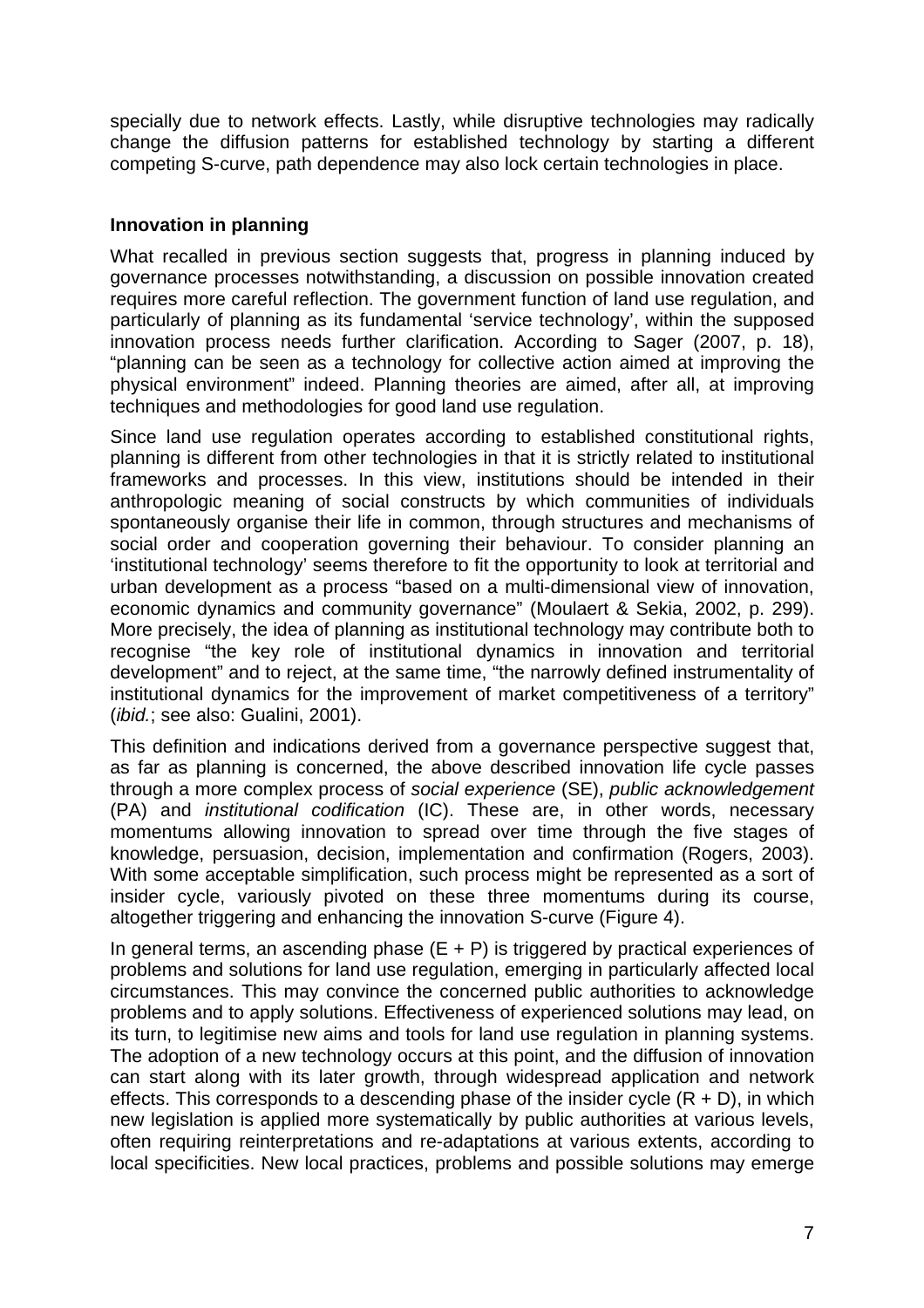therefore in new operational contexts, thus leading to the possible start of a new cycle (the breakthrough).



*Figure 4 – Innovation life cycle applied to planning as institutional technology* 

Beyond conceptual simplification, this process should be imagined in fact as a continuous and selective interaction of multiple cycles, parallel or intersected in each institutional context, because 'trigger places' and cyclic dynamics of innovation are potentially endless and not predictable (as it happens, after all, to any technology). However, as markets' competitiveness and openness tend generally to favour innovation in products, the organisational quality of institutions tends to frame the innovation opportunities of planning. In this view, a governance perspective is helpful to consider that, not only "the form of political regime", but especially "the processes by which authority is exercised in the management of a country's economic and social resources" and "the capacity of governments to design, formulate, and implement policies, and, in general, to discharge government functions" (Word Bank, 1991, p. 23) influence the organisational quality of institutions and innovation opportunities.

Basically, political awareness and institutional capacity may influence respectively the measures of 'advancement' and of 'applied effort' in the innovation process. As shown in figure, they both exert a fundamental role in the cycle 'top' phase  $(P + R)$ , which is pivoted on the 'institutional codification' of expected changes in planning system. If this crucial provision is missing, occurring for instance when path dependence prevails, it seems clear that the innovation curve will not be able to turn to its phase of major spread through society, and that the (potential) innovation process will abort sooner or later.

Besides, social evaluation of local outcomes of planning is fundamental for triggering and addressing further innovation through technological change. This means that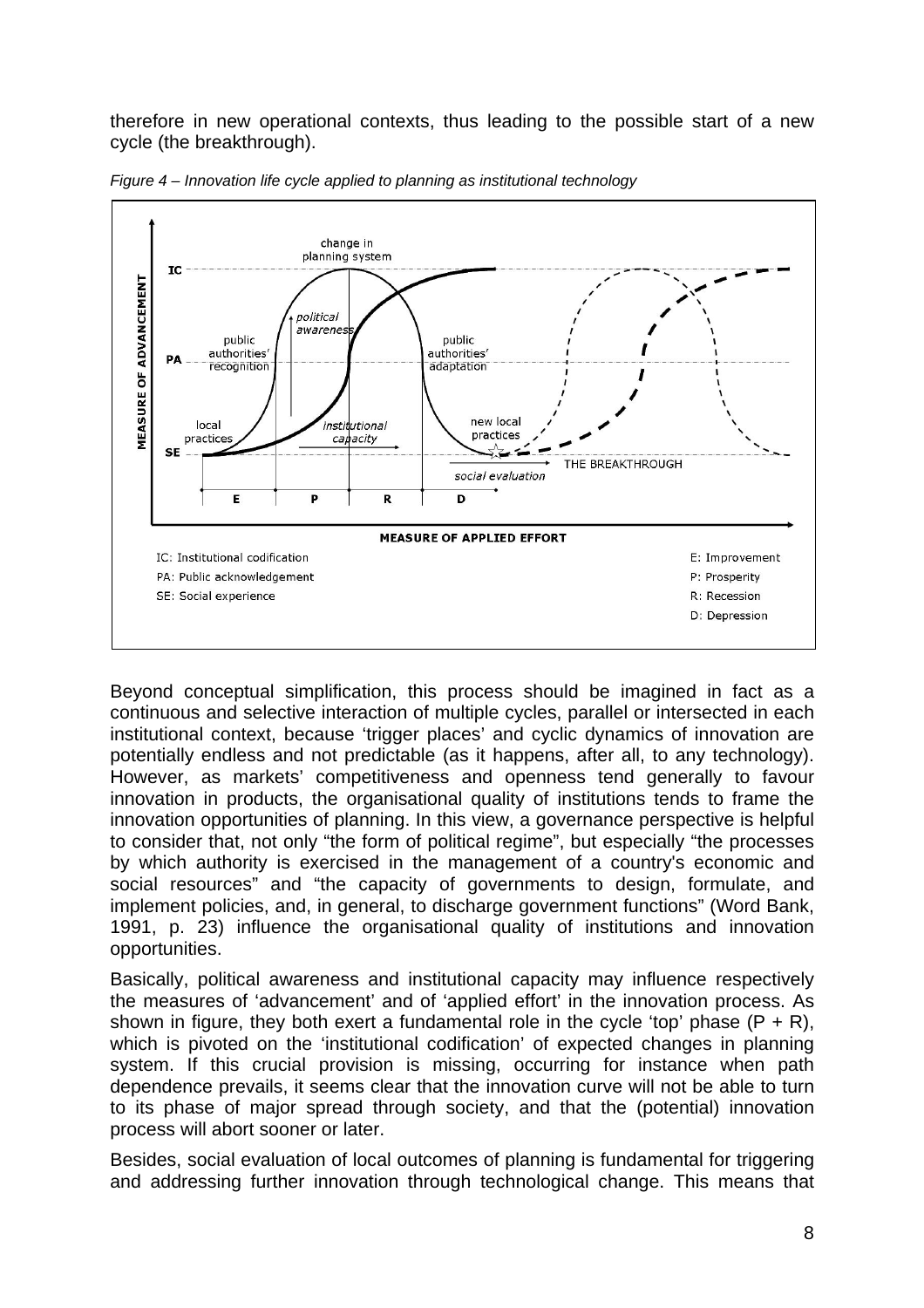planners responsibility is not limited to apply their expertise in making plans according to current theoretical trends, but regards especially their contribution in guiding, as the technology depositaries, the social evaluation of planning outcomes. In other words, based on Schumpeter's (1949) concepts, planning as institutional technology cannot simply exert an 'adaptive response' to change, but is continuously required to find a 'creative response'.

Social evaluation, political awareness and institutional capacity are, however, all equally indispensable ingredients for the full achievement of innovation in planning. The cyclic shape of the process requires an adequate and continue presence of these ingredients in order to make innovation widely applicable and, therefore, socially useful.

#### **Essays of application and working hypotheses**

The reliability of what above supposed would of course require a wide and attentive verification with reference to several planning systems' functioning. Taking the Italian planning system (being more familiar to the author) as one possible application example, a brief and simplified historical review of its evolution may lead to argue that at least four cycles of innovation have been accomplished since the establishment of a national planning culture during the 1920-30s, while a fifth one appears to be currently in course (Figure 5).



*Figure 5 – Innovations by planning as institutional technology in Italy* 

Apart from previous experiences of partial and specific legislation, the first even institutional codification of the Italian planning system was indeed the 1942 national framework Law No. 1150, still currently in force (CEC, 2000). This established, by the others, that land use regulation had to be pivoted on a conformative local plan (*Piano regolatore generale*), based on prescriptive zoning design of future developments. Various problems of public regulation aroused in applying the law during the post-war period, in which building activity recorded an unprecedented 'boom' trend in Italy.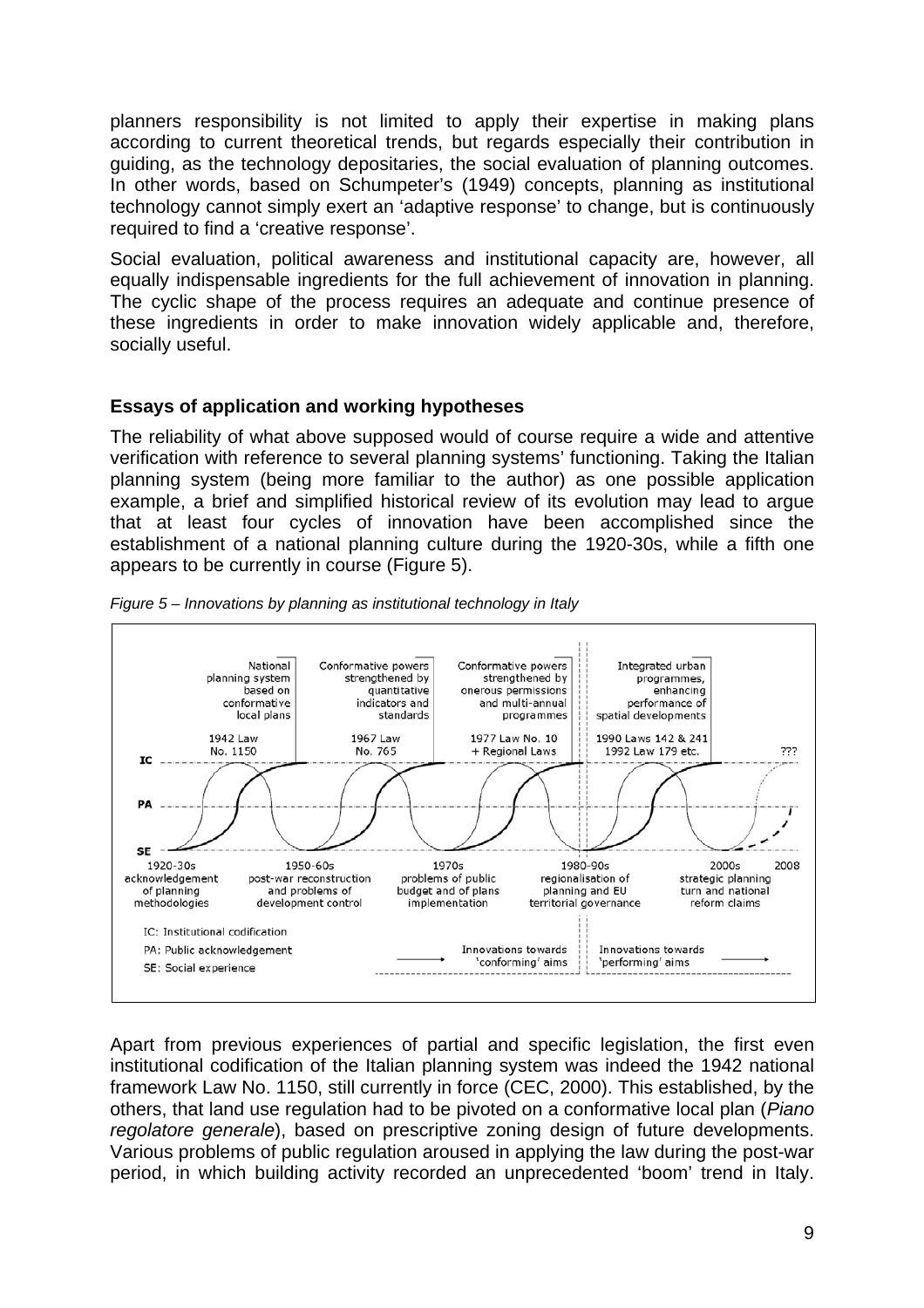This led to a partial and provisional reform of national planning system by 1967 Law No. 765 which, coherently with the adopted conforming approach, introduced precise zoning typologies, quantitative indicators and minimum standards for public services and infrastructures provision. Similarly, problems regarding public budget shortage and plans implementation in the 1970s led to 1977 Law No. 10, establishing that development permissions should be onerous and providing local plans with a 'multiannual implementation programme' (*Piano pluriennale di attuazione*). In the same years, however, a major change regarding the Italian planning system was also the extension of legislation powers in planning to regions, as late application of 1948 Italian Constitution.

So, a progressive regionalisation of territorial and urban policies in the 1980s (Putnam, 1993) was the scenario welcoming the first hints of EU territorial governance after the 'cohesion' objective adoption in 1986 (Husson, 2002; Janin Rivolin, 2005). As for Italy, these had a major impact through urban development and local practices, as experienced since the pioneer initiatives of Integrated Mediterranean Programmes and of Urban Pilot Projects (Janin Rivolin, 2003; Governa & Salone, 2005). The introduction of urban 'integrated intervention programmes' (*Programmi integrati d'intervento*) as of 1992 Law No. 179 was therefore the institutional provision allowing national authorities to coordinate urban development in cooperation with regions through various ministerial programmes based on the Urban Community Initiative model during the 1990s. In the emerging multi-level governance context, also multi-actor and cross-sector activities were enhanced in order to improve the performance of proposed spatial developments. This was codified by new tools of inter-institutional partnership, such as the 'programme agreement' (*Accordo di programma*) as of Law no. 142/1990, and the 'conference of services' (*Conferenza dei servizi*) as of Law no. 241/1990, promoting negotiations to co-ordinate actions taken by administrations or public agencies; and such as the 'framework programme agreement' (*Accordo di programma quadro* as of Law no. 662/1996, addressed to provide an advanced contractual model for public/private partnership.

More recent proliferation of 'strategic plans', spontaneously elaborated and adopted by various Italian cities and local communities (despite the lack of any kind of legislation on this matter), and recurring claims and law proposals for some substantial reform of the planning system may suggest that a further cycle of innovation may be in course. Whether and how it will succeed are, of course, matters of possible discussion. Current trends of urban and regional planning would seem however to confirm an increasing acknowledgement of the need of performance in planning practices, with a progressive removal from the traditional conformative approach of Italian and European planning (Janin Rivolin, 2008). Of course, path dependence and attachment to traditional approaches are also playing a major role in the evolving scenario, insofar as the achievement of a shared technical consciousness is proving difficult.

Although deserving further scrutiny and possible critiques, the above account on the Italian planning system's evolution supports basically a conceptualisation of planning as institutional technology. Moreover, it suggests that governance, if understood as a new experiential context, has posed the conditions for a 'change of sign' of planning innovations from the aim of 'conformance' (an "action in accordance with some specified standard or authority", as defined by the Encyclopaedia Britannica Online)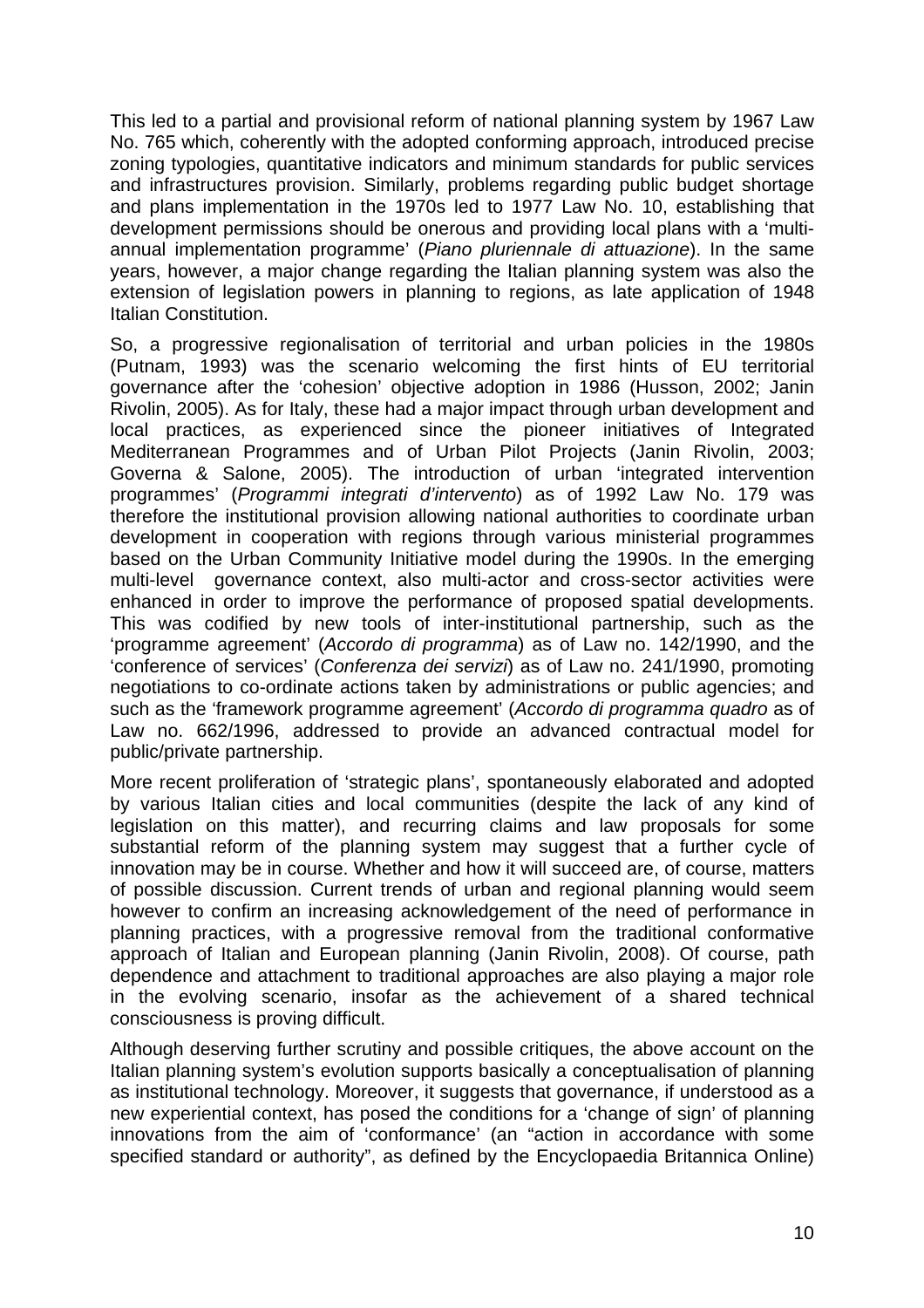to the one of 'performance' ("the fulfilment of a claim, promise, or request", according to the same source).

In this light, a wider application of the same concepts to other planning systems might provide with a common frame for analysis current debates on EU territorial governance as well as on new possible directions for planning (Allmendinger & Tewdwr-Jones, 2002; Needham, 2005; Spaans, 2006; ESPON, 2007; MUDTCEU, 2007; Faludi, 2007; Nadin & Stead, 2008; Waterhout, 2008).

#### **Conclusion**

According to what discussed in previous sections, to consider governance as an external factor of innovation for urban and regional planning may be reductive. Such belief is led by  $-$  and contributes to foster  $-$  the idea that planning, being an integrative activity towards various sector policies and constantly challenged by social learning practices, can exert nothing but a 'weak knowledge', adaptive to change and, after all, destined to support socioeconomic and cultural trends. The same may induce, as a reactive consequence, to reject innovations in planning, in the name of an idealistic hierarchical view of land use regulation, which planning is constitutionally addressed to.

A more careful reflection about the meaning and implications of innovation suggests that planning should be considered all in all a technology, but that its specific institutional nature has to be recognised and understood too. This means that planning as 'institutional technology' can and must be driver of innovation for land use regulation, and that governance should be seen, in this light, rather as an experiential context contributing to explain and to evaluate possible innovations.

A provisional and simplified application of the proposed concepts to the Italian planning system showed, for instance, that a governance context may have posed social and institutional conditions to address planning innovations towards aims of performance, against the conformative nature of traditional planning system. Whether it may be verified as a more general and widespread trend remains an open question and a possible working hypothesis.

Be that as it may, what argued leads to conclude that, as the service technology for land use regulation, planning cannot exert a static knowledge, nor simply be supposed of deriving innovations from emerging trends. To deserve its social usefulness, it has rather to innovate land use regulation capacities. Especially when such capacities appear to be blunt, planning is called to find a 'creative response' to change.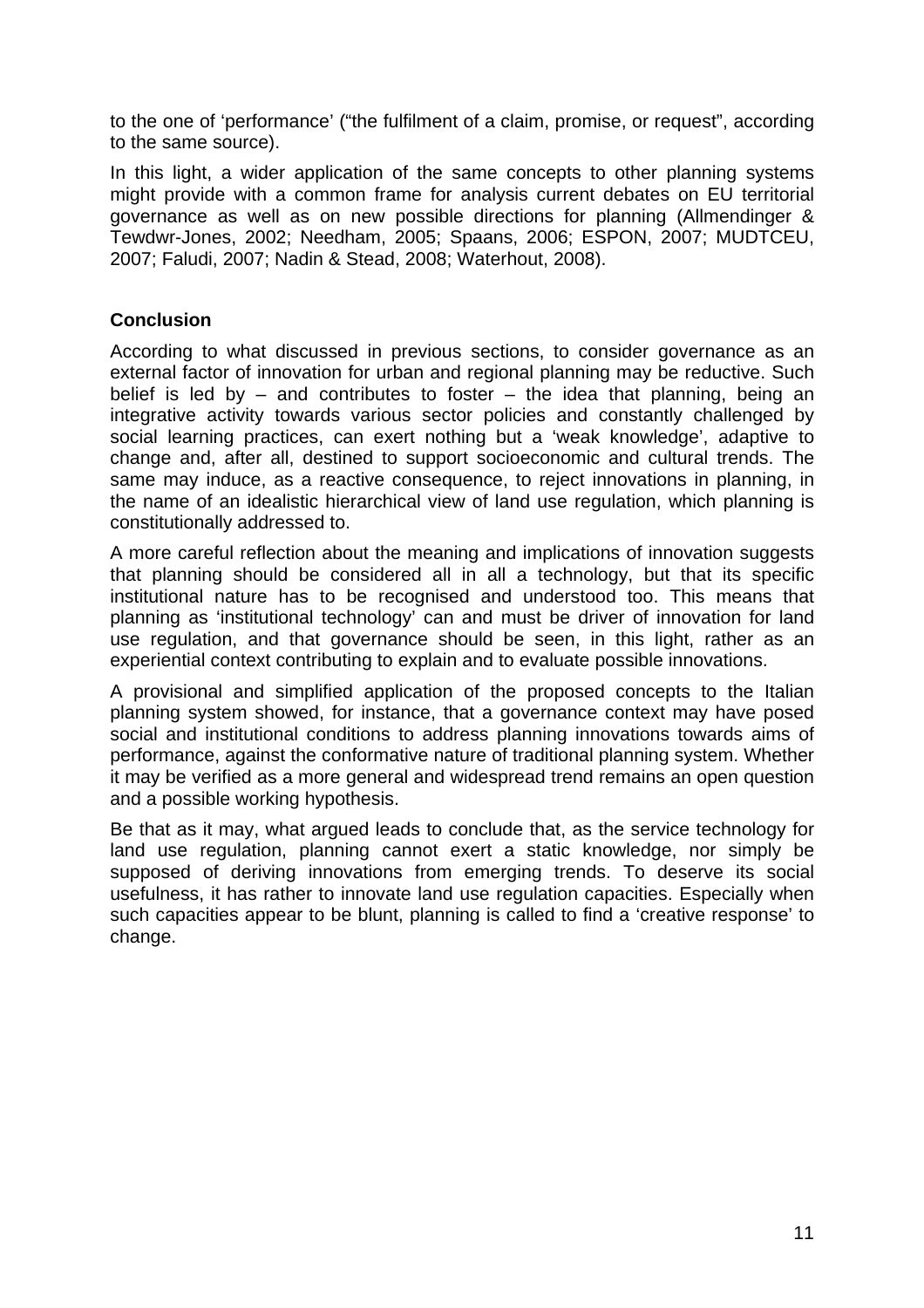#### **References**

- Allmendinger, Ph., Tewdwr-Jones, M., eds. (2002), *Planning futures. New directions for planning theory*, London, Routledge.
- Bagnasco, A., Le Galès, P., eds. (2000), *Cities in Contemporary Europe*, Cambridge, Cambridge University Press.
- Brenner, N. (1999), "Globalisation as reterritorialisation: the re-scaling of urban governance in the European Union", *Urban Studies*, 36, pp. 431-451.
- CEC Commission of the European Communities (2000), *The EU Compendium of spatial planning systems and policies. Italy*, Regional development studies, 28L, Luxembourg, European Communities.
- CEC Commission of the European Communities (2001), *European Governance. A White Paper*, Communication from the Commission, COM(2001) 428, Brussels, 25 July.
- Colomb, C. (2007), "The added value of transnational cooperation: Towards a new framework for evaluating learning and policy change", *Planning Practice and Research*, 22(3), pp. 347-372.
- Davila, T., Epstein, M. J., Shelton, R. (2006), *Making Innovation Work: How to Manage It, Measure It, and Profit from It*, Upper Saddle River, Wharton School Publishing.
- ESPON European Spatial Planning Observation Network (2007), *Governance of territorial and urban policies from EU to local level*, ESPON Project 2.3.2, Final report (http://www.espon.eu/ mmp/online/website/content/projects/243/374/file\_2186/fr-2.3.2\_final\_feb2007.pdf, accessed 30.09.2008).
- Fagerberg, J. (2004), "Innovation: A Guide to the Literature", in: J. Fagerberg, D. C. Mowery, R. R. Nelson, eds., *The Oxford Handbook of Innovations*, Oxford, Oxford University Press, pp. 1-26.
- Faludi, A., ed. (2007), *Territorial Cohesion and the European Model of Society*, Cambridge MA, Lincoln Institute of Land Policy.
- Gardner, C. A., Acharya, T., Yach, D. (2007), "Technological and Social Innovation: a Unifying New Paradigm in Global Health", *Health Affairs*, 26(4), pp. 1052-1061.
- Giannakourou, G. (1996), "Towards a European spatial planning policy: theoretical dilemmas and institutional implications", *European Planning Studies*, 4(5), pp. 595-613.
- Governa, F., Salone, C. (2005), "Italy and European Spatial Policies: Polycentrism, Urban Networks and Local Innovation Practices", *European Planning Studies*, 13(2), pp. 265-283.
- Gualini, E. (2001), *Planning and the Intelligence of Institutions*, Aldershot, Ashgate.
- Hall, P. (2002), *Urban and Regional Planning*, 4th edition, London and New York, Routledge.
- Healey, P. (2006), "Transforming governance: Challenges of institutional adaptation and a new politics of space", *European Planning Studies*, 14(3), pp. 299-320.
- Healey, P., Cameron, S., Davoudi, S., Graham, S., Madanipour, A., eds. (1995), *Managing cities. The new urban context*, London, John Wiley.
- Healey, P., Cars, G., Madanipour, A., de Magalhaes, C., eds. (2002), *Urban Governance, Institutional Capacity and Social Milieux*, Aldershot, Ashgate.
- Heere, W. P., ed. (2004), *From government to governance. The Growing Impact of Non-State Actors on the International and European Legal System*, Cambridge, Cambridge University Press.
- Hooghe, L., Marks, G. (2001), *Multi-level governance and European integration*, Lanham MD, Rowman & Littlefield.
- Husson, C. (2002), *L'Europe sans territoire. Essai sur le concept de cohésion territoriale*, Paris, Datar / L'aube.
- Janin Rivolin, U. (2003), "Shaping European spatial planning. How Italy's experience can contribute", *Town Planning Review*, 74(1), pp. 51-76.
- Janin Rivolin, U. (2005), "Cohesion and Subsidiarity. Towards good territorial governance in Europe", *Town Planning Review*, 76(1), pp. 93-106.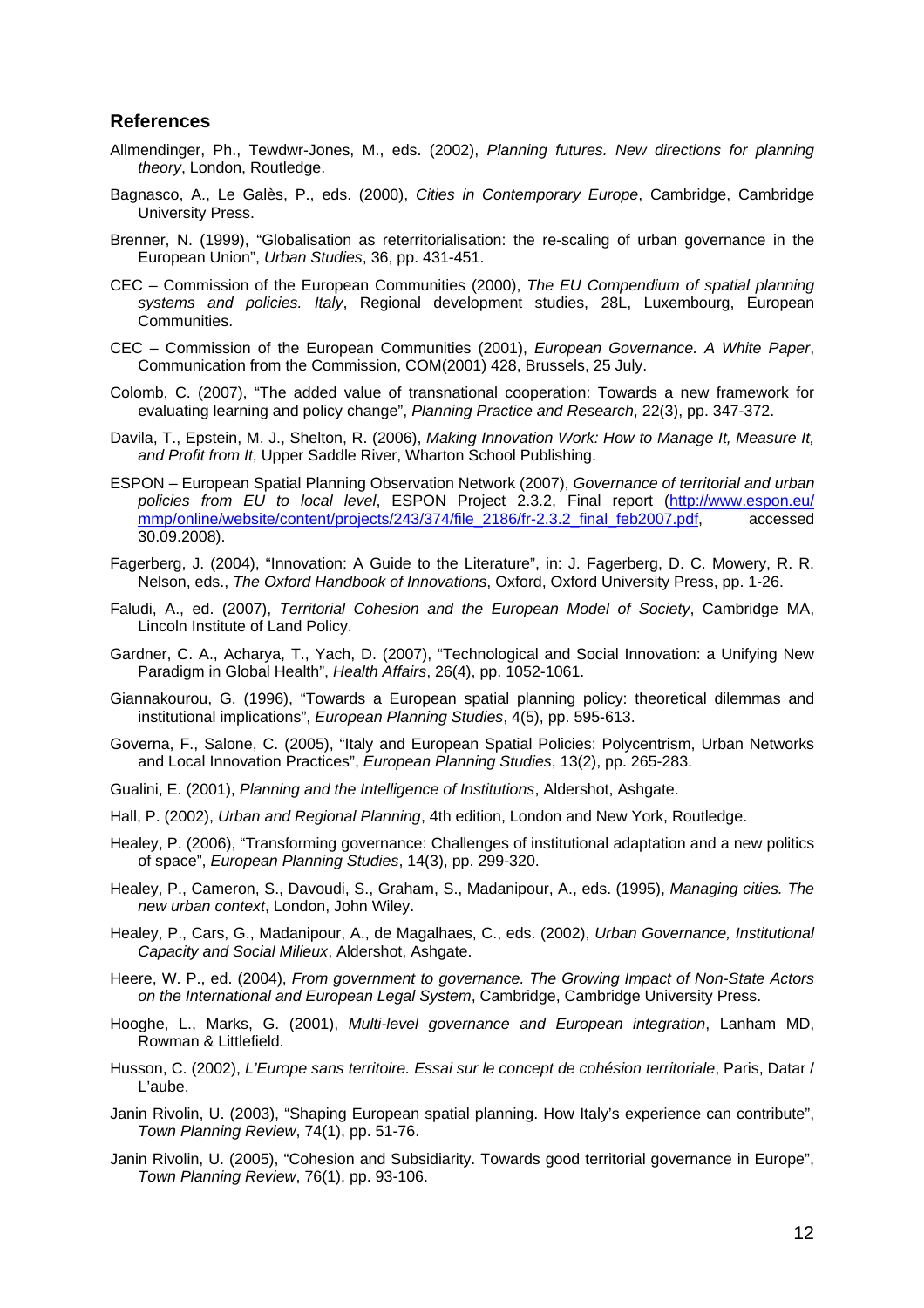- Janin Rivolin, U. (2008), "Conforming and Performing Planning Systems in Europe: An Unbearable Cohabitation", *Planning Practice and Research*, 23(2), pp. 167-186.
- Janin Rivolin, U., Faludi, A. (2005), "The hidden face of European spatial planning: innovations in governance", *European Planning Studies*, 13(2), pp. 195-215.
- Jessop, B. (1995), "The regulation approach, governance and post-fordism: alternative perspectives on economic and political change", *Economy and Society*, 24, 307-333.
- Jessop, B. (1997), "Capitalism and its Future: Remarks on Regulation, Government and Governance", *Review of International Political Economy*, 4(3), pp. 561-581.
- Jessop, B. (2000), "Governance failure", in: G. Stoker, ed., *The New Politics of British Local Governance*, London, Macmillan, pp. 11-32.
- Kooiman, J., ed. (1993), *Modern Governance*, London, Sage.
- Le Galès, P. (1998), "Regulation and governance in European Cities", *International Journal of Urban and Regional Research*, 22, 482-506.
- Le Galès, P. (2002), *European cities*, Oxford, Oxford University Press.
- Madanipour, A., Hull, A., Healey, P., eds. (2001), *The governance of place*, Aldershot, Ashgate.
- Marks, G. (1993), "Structural Policy and Multilevel Governance", In: A. Cafruny, G. Rosenthal, eds., *The State of the European Community. Volume 2: The Maastricht Debates and Beyond*, Harlow, Longman, pp. 391-411.
- Moulaert, F., Sekia, F. (2002), "Territorial Innovation Models: A Critical Survey", *Regional Studies*, 37(3), pp. 289-302.
- MUDTCEU Ministers of Urban Development and Territorial Cohesion of the European Union (2007), *Territorial Agenda of the European Union: Towards a More Competitive and Sustainable Europe of Diverse Regions*, Agreed on the occasion of the Informal Ministerial Meeting on Urban Development and Territorial Cohesion on 24 / 25 May 2007 (http://www.bmvbs.de/Anlage/ original\_1005295/Territorial-Agenda-of-the-European-Union-Agreed-on-25-May-2007 accessible.pdf, accessed 30.09.2008).
- Nadin, V., Stead, D. (2008), "European Spatial Planning Systems, Social Models and Learning", *disP*, 172, pp. 35-47.
- Needham, B. (2005), "The New Dutch Spatial Planning Act: Continuity and Change in the Way in Which the Dutch Regulate the Practice of Spatial Planning", *Planning Practice and Research*, 20(3), pp. 327-340.
- Painter, J., Goodwin, M. (1995), "Local governance and concrete research: investigating the uneven development of regulation", *Economy and Society*, 24(3), 334-356
- Pierre, J., ed. (1999), *Governance*, Oxford, Oxford University Press.
- Pierre, J., ed. (2000), *Debating Governance*, Oxford, Oxford University Press.
- Putnam, R. D. (1993), *Making Democracy Work: Civic Traditions in Modern Italy*, Princeton, Princeton University Press.
- Rhodes, R. (1997), *Understanding Governance: Policy networks, Governance, Reflexivity and Accountability*, Buckingham, Open University Press.
- Rogers, E. M. (2003), *Diffusion of innovations*, 5th edition, New York, Free Press.
- Sager, T. (2007), "Dual Planning Theory: Communicative but Lethal?", paper delivered at the 21st AESOP Conference, Napoli 10-14 July.
- Sarkar, S. (2007), *Innovation and Market Structures: An Integrated Approach*, New York, Springer.
- Sassen, S. (1996), "Losing control?", New York, Columbia University Press.
- Schumpeter, J. A. (1949), *The theory of economic development: an inquiry into profits, capital, credit, interest, and the business cycle*, Cambridge MA, Harvard University Press.
- Sellers, J. M. (2002), *Governance from Below, Urban Regions and the Global Economy*, Cambridge, Cambridge University Press.